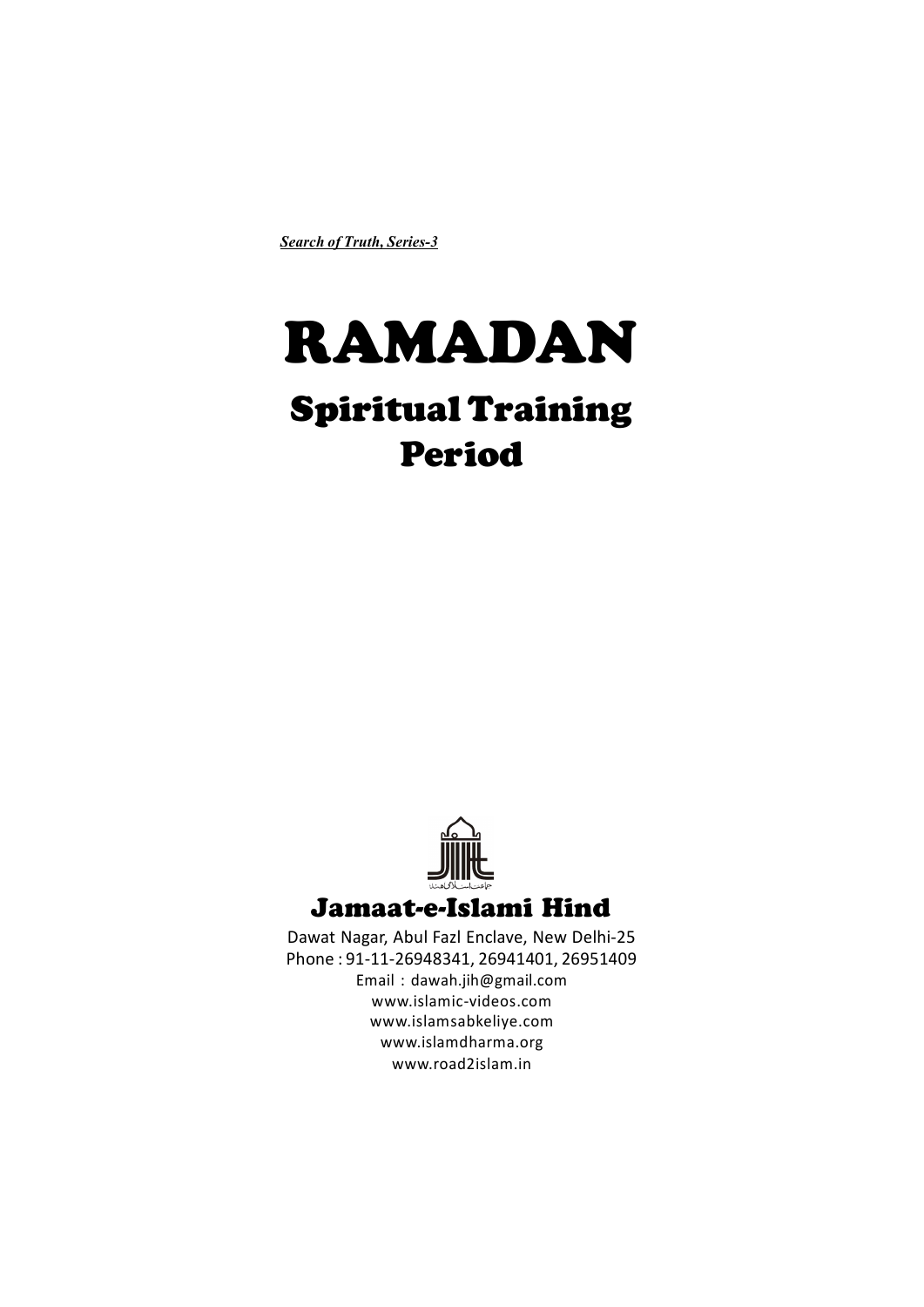### **Ramadan : Opportunity for Spiritual Progress**

Motivated by devotion for God, people have been practising self nestraint and keeping fast since dawn of history to express submission to Him. This is why it is found in all religions. Fasting implies keeping from food and water for some time, thus man engages himself in devotion. This tradition is present in all religions.

When God sent down the Qur'an through His Last Messenger Muhammad (peace be to him) as His Guidance for all human beings, He did acquaint the Muslims with the fact that fasting was obligatory for earlier peoples also.

**"Believers! Fasting is enjoined upon you, as it was enjoined upon those before you, that you become God-fearing and pious."** (Surah Baqarah : 183)

#### **Purpose of Obligation**

The purpose of making fasting obligatory is to create a sense of taqwa (piety). Taqwa means abstaining from evils. Those who, having accepted monotheism, want to submit to the One All-Powerful God are expected to keep from evils and also try their level best to root evils out of society, however hard the society may opposes such efforts.

#### **Ramadan A Training Opportunity**

This change in the thought and action of people was not that simple; therefore, God deemed it necessary to subject them to one whole month training every year to create the desired effect. On the basis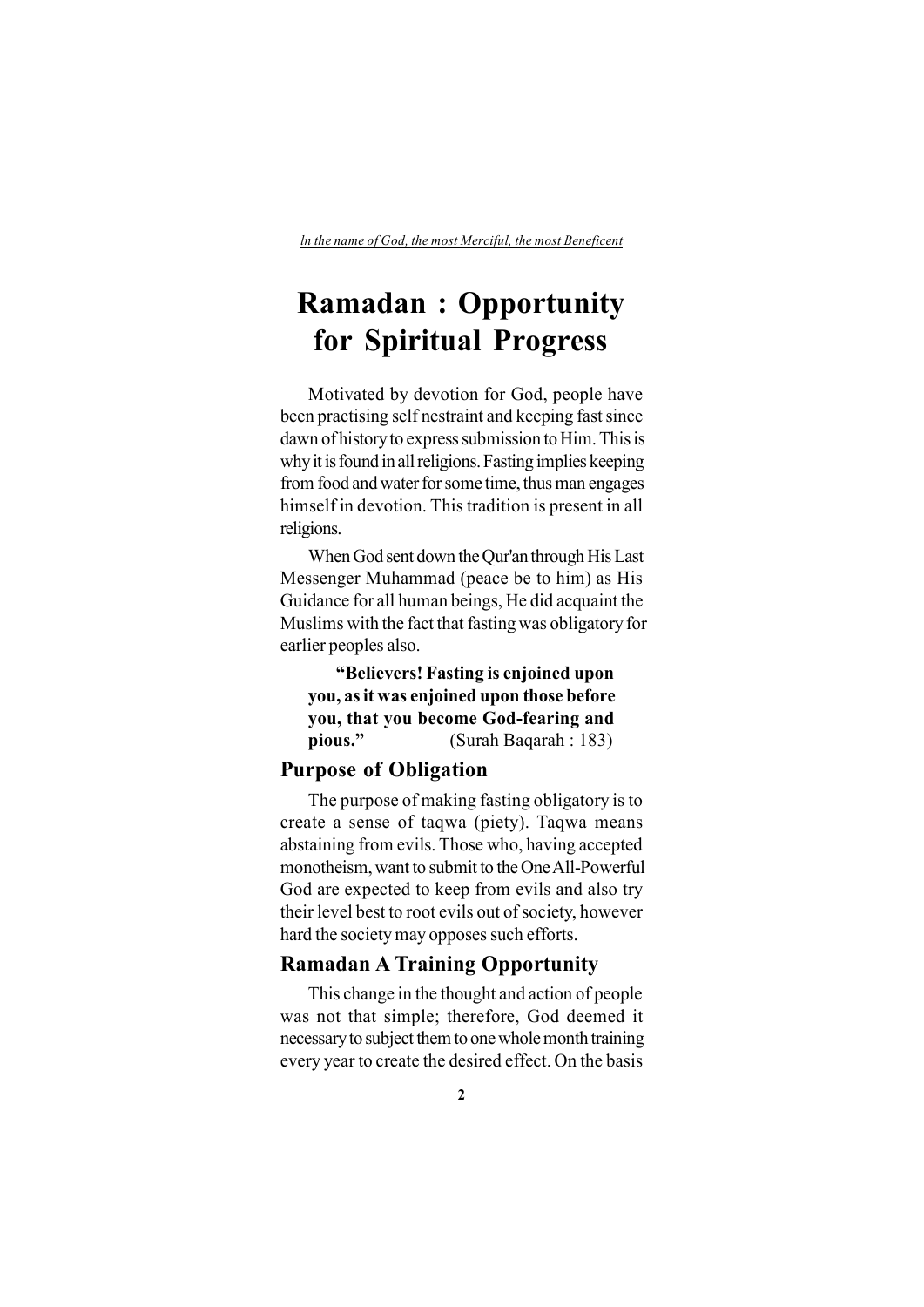of His Omnipresent Knowledge, He chose for the training the month in which the Qur'an was revealed and that was the month of Ramadan.

**"During the month of Ramadan the Qur'an was sent down as a guidance to the people with Clear Signs of the true guidance and as the Criterion (between right and wrong). So those of you who live to see that month should fast this whole month...."** (Surah Baqarah : 185)

#### **Components of Training**

For this sacred month, God has formulated a month-long programme, in the fulfilment of which a person has to make significant efforts :

(1) Waking up much before dawn and getting predawn meal every day of the month.

(2) Abstaining from food and drink and controlling one's senses from dawn to sunset every day. The use of water, fruit, grains and every kind of edibles and indulgence in sexual activities are prohibited during this period. ln lslam, this is called Saum (Fasting).

(3) Presenting oneself before God before the sunrise, performing prayers (Salat) in congregation according to His Commands and Prophetic Tradition.

(4) Performing one's all daily chores in this state of Fasting. It is not the teaching of lslam that the Service to God is possible only by sacrificing social and family responsibilities. According to lslam, trying one's level best to fulfil these responsibilities is part of the Service to God.

(5) At the sunset, when the daylong fasting comes to an end, breaking fast congregationally. Not to break one's fast even after the period of fasting is completed will be indiscipline.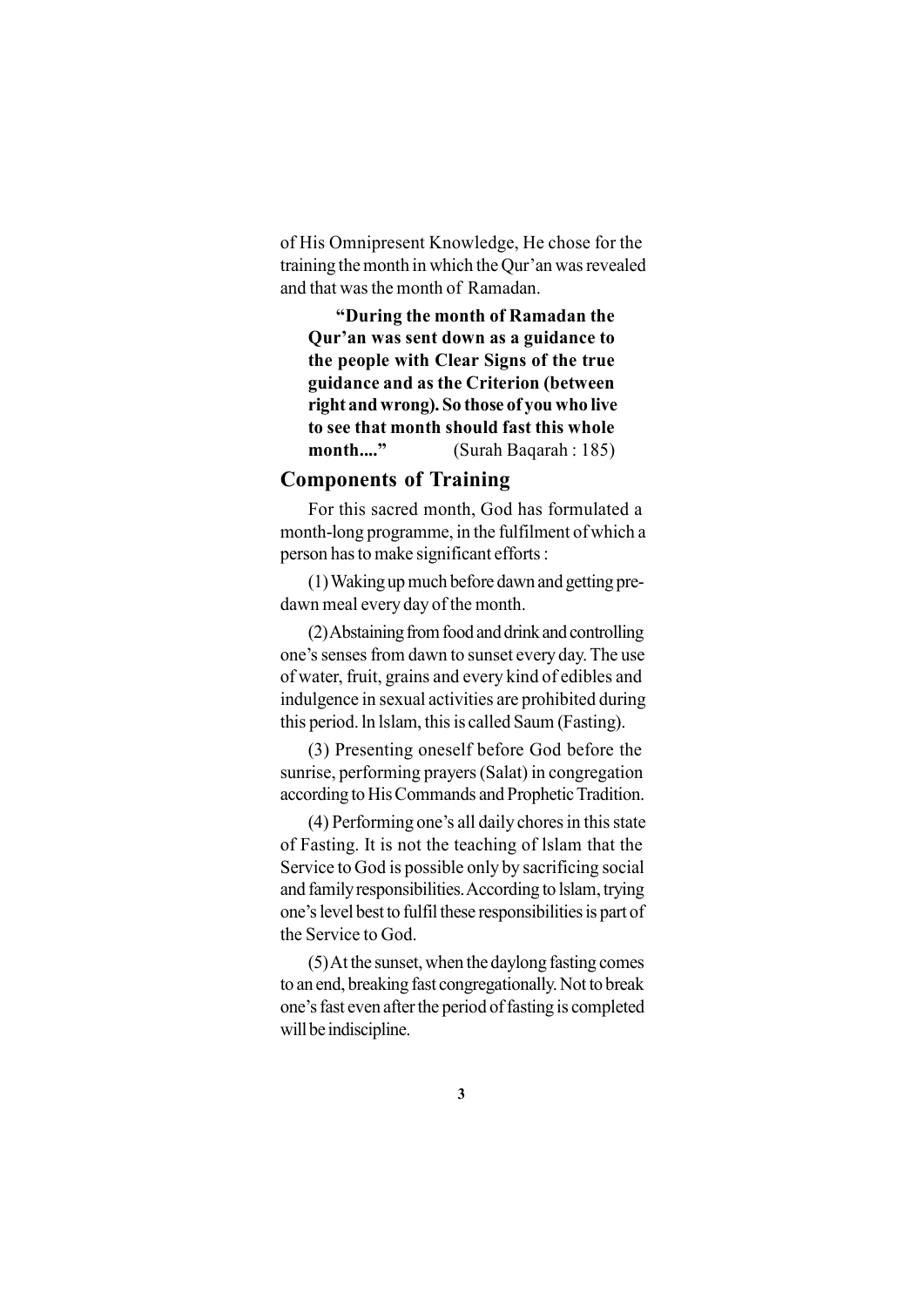(6) Then, soon after it, having presenting Oneself before God, devoting oneself to the performance of Salat, which is called Maghrib Salat.

(7) Only a few hours later, presenting oneself once again for the night prayer (lsha Salat). After the lsha Prayer one performs the Traweeh Prayer. In it the Holy Qur'an is recited sequentially every day in a manner to complete the whole of this sacred Book in the entire month.

(8) Then there is permission to sleep in the night. But the Messenger of God, Hazrat Muhammad (peace be to him) has enthused us to wake up at midnight or a bit later to stand all alone before God for the Tahajjud Prayer to express our submission to Him.

(9) Amidst this ultra-busy schedule one has to perform five times prayers on time, and if possible read the Qur'an once in the whole month.

(10) This ultra-busy and fairly rigorous schedule includes Zakat (obligatory charity) payment on the yearly income and total wealth. God Himself has specified its quantity.

ln this month of Ramadan God expects from us to follow the laws revealed by Him and try our level best to keep from their violation. And, if in due course of time this condition gets weakened, the next Ramadan will instil new strength in us and settle us again onto the path of Taqwa (piety).

#### **Social lmportance of Ramadan**

Ramadan is not only a month of lbadah (Service to God) but a powerful source of social reform as well.

**(1) Taqwa :** With the failure of all efforts to contain corruption and crime prevalent in society, it has become evident that evils cannot be wiped out of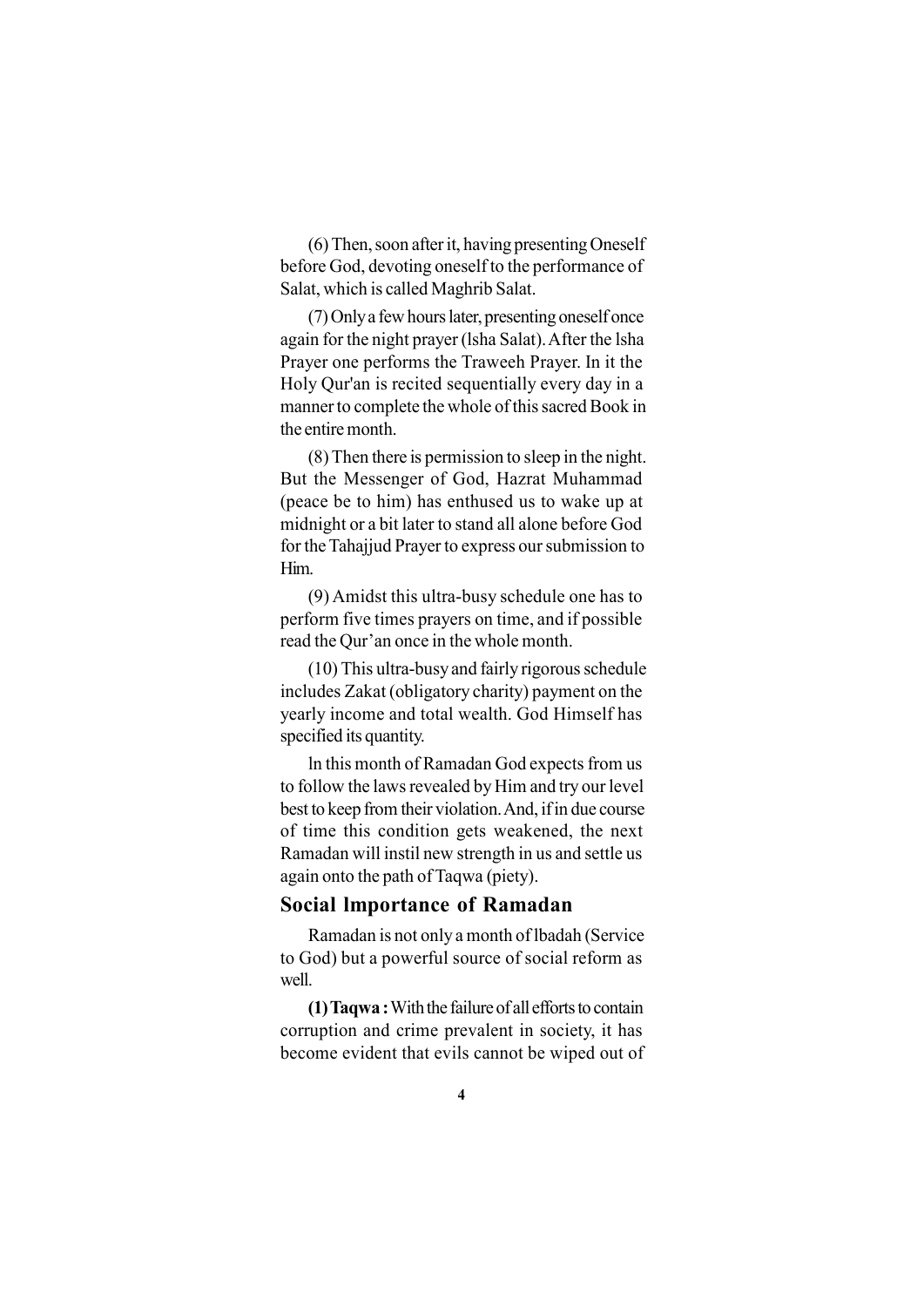society on the mere basis of police action and laws. There is only one way to wipe them out and that isTaqwa, viz. awakening of the sense in minds and hearts of people that they are accountable to God and this is why they have to keep from all evils. Ramadan is the month of awakening this very sense.

**(2) Relationship with God :** By breaking the relationship with God, society falls into the ebb of moral deterioration, as can be seen in the present society. Ramadan is a powerful source of establishing living relationship with God. Therefore, Ramadan protects society from moral decay, and thus proves helpful in the advancement of society.

**(3) Discipline :** lndiscipline is the greatest obstacle in the progress of society. Ramadan creates in people the quality of discipline and makes them good human beings.

**(4) Integrity :** Society survives on integrity of people. The more the sense of integrity is strong and staunch, the more society is stable. lndividualism and selfishness is rather detrimental to it. ln Ramadan the quality of integrity gets strengthened.

**(5) Human Love :** Ramadan is the month of human love. Submission to God creates mutual love and amity and an inclination of doing good to others.

**(6) Tolerance and Restraint :** Abstaining willingly from Halal (lawful) things for some time in Ramadan just to follow the commandment of God creates the quality of self control and restraint that are very necessary to make society strong and stable.

**(7) Poverty Alleviation :** Poverty is a curse of society. Routine programmes to alleviate it have usually gone in vain. Zakat is an effective way of poverty alleviation. This is a system, inspired by Divine guidance. The rich give out willingly a part of their wealth to the poor and do not expect any reward